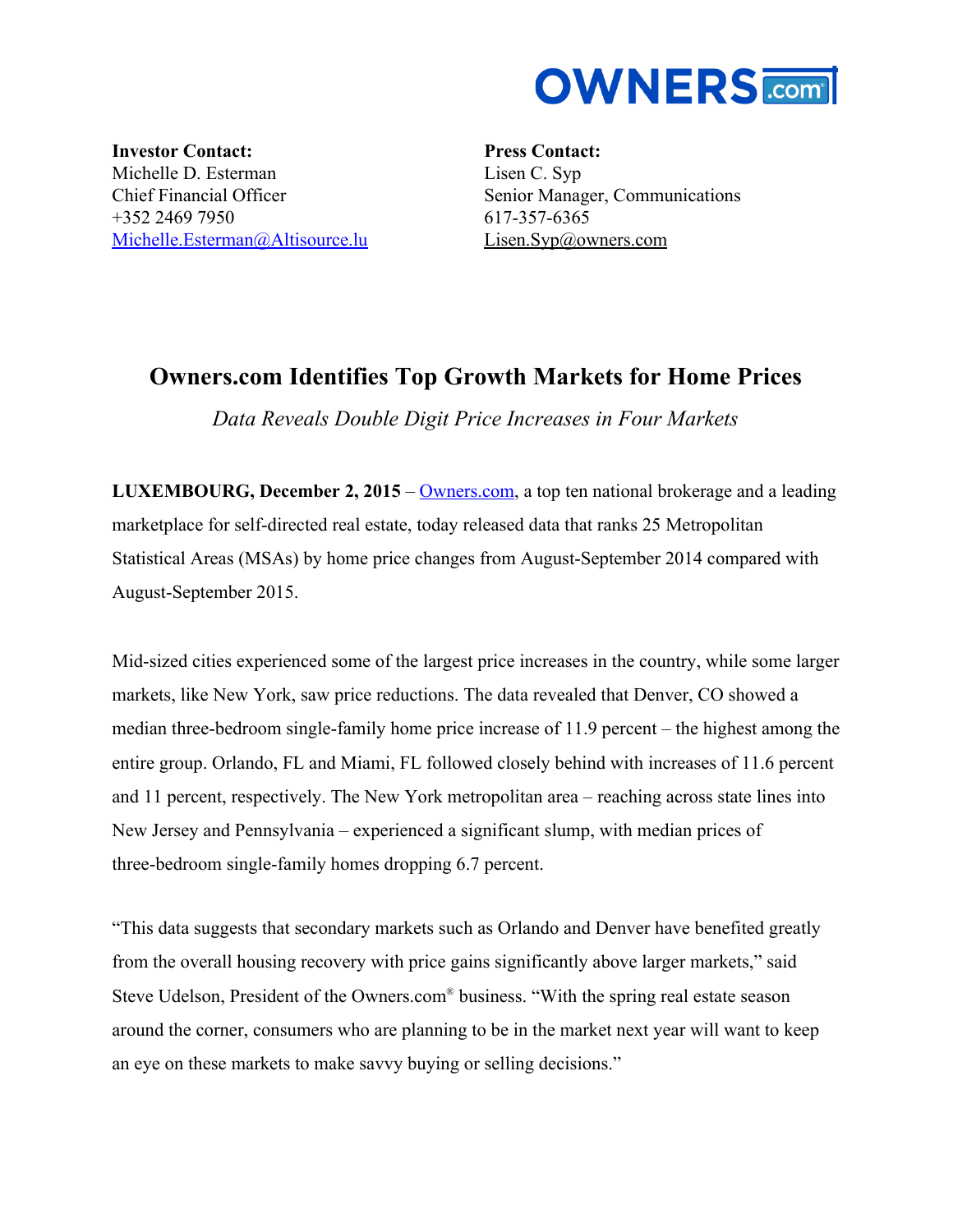| Rank<br>by<br>Price<br>Change | <b>MSA Ranking by Single-Family Three-Bed</b><br>Home Price Change (August-Sept. 2014<br>compared with August-Sept. 2015) | <b>Change in Median</b><br><b>Single-Family</b><br><b>Three-Bed Home</b><br>Price | September 2015<br><b>Transaction Volume</b> | Change in<br><b>Transaction</b><br>Volume |
|-------------------------------|---------------------------------------------------------------------------------------------------------------------------|-----------------------------------------------------------------------------------|---------------------------------------------|-------------------------------------------|
| 1                             | Denver-Aurora-Lakewood CO                                                                                                 | 11.9%                                                                             | 5,896                                       | 27.8%                                     |
| $\overline{2}$                | Orlando-Kissimmee-Sanford FL                                                                                              | 11.6%                                                                             | 3,502                                       | 58.7%                                     |
| 3                             | Miami-Fort Lauderdale-West Palm Beach<br>FL                                                                               | 11.0%                                                                             | 10,413                                      | 33.4%                                     |
| $\overline{4}$                | Washington-Arlington-Alexandria<br>DC-VA-MD-WV                                                                            | 10.1%                                                                             | 5,558                                       | 11.2%                                     |
| 5                             | Riverside-San Bernardino-Ontario CA                                                                                       | 8.2%                                                                              | 5,811                                       | 24.6%                                     |
| 6                             | Boston-Cambridge-Newton MA-NH                                                                                             | 8.1%                                                                              | 5,433                                       | 46.7%                                     |
| $\overline{7}$                | Portland-Vancouver-Hillsboro OR-WA                                                                                        | 7.2%                                                                              | 4,508                                       | 54.6%                                     |
| 8                             | Pittsburgh PA                                                                                                             | 7.1%                                                                              | 2,594                                       | 48.7%                                     |
| 9                             | Nashville-Davidson-Murfreesboro-Franklin<br>TN                                                                            | 7.1%                                                                              | 4,512                                       | 56.1%                                     |
| 10                            | Tampa-St. Petersburg-Clearwater FL                                                                                        | 7.0%                                                                              | 5,649                                       | 60.1%                                     |
| 11                            | Los Angeles-Long Beach-Anaheim CA                                                                                         | 6.6%                                                                              | 10,794                                      | 29.4%                                     |
| 12                            | San Diego-Carlsbad CA                                                                                                     | 6.6%                                                                              | 3,615                                       | 40.4%                                     |
| 13                            | San Francisco-Oakland-Hayward CA                                                                                          | $6.0\%$                                                                           | 4,436                                       | 18.5%                                     |
| 14                            | Charlotte-Concord-Gastonia NC-SC                                                                                          | 5.6%                                                                              | 4,111                                       | 44.1%                                     |
| 15                            | Las Vegas-Henderson-Paradise NV                                                                                           | 5.4%                                                                              | 3,760                                       | 51.4%                                     |
| 16                            | Jacksonville FL                                                                                                           | 5.3%                                                                              | 2,097                                       | 44.6%                                     |
| 17                            | Sacramento-Roseville-Arden-Arcade CA                                                                                      | 5.2%                                                                              | 3,570                                       | 40.3%                                     |
| 18                            | Minneapolis-St. Paul-Bloomington MN-WI                                                                                    | 4.8%                                                                              | 5,518                                       | 50.3%                                     |
| 19                            | Atlanta-Sandy Springs-Roswell GA                                                                                          | 4.2%                                                                              | 8,362                                       | 47.1%                                     |
| 20                            | Detroit-Warren-Dearborn MI                                                                                                | 4.0%                                                                              | 4,083                                       | 18.7%                                     |
| 21                            | Chicago-Naperville-Elgin IL-IN-WI                                                                                         | 3.9%                                                                              | 10,096                                      | 36.2%                                     |
| 22                            | Seattle-Tacoma-Bellevue WA                                                                                                | 3.4%                                                                              | 6,315                                       | 37.3%                                     |
| 23                            | Columbus OH                                                                                                               | 3.2%                                                                              | 2,645                                       | 16.3%                                     |
| 24                            | Philadelphia-Camden-Wilmington<br>PA-NJ-DE-MD                                                                             | 2.2%                                                                              | 5,520                                       | 32.0%                                     |
| 25                            | New York-Newark-Jersey City NY-NJ-PA                                                                                      | $-6.7%$                                                                           | 11,566                                      | 8.8%                                      |

## **Owners.com Top 25 MSA Index Ranked by Single Family Home Price Change**

### **Methodology**:

The Top 25 ranking was produced using metropolitan statistical areas, a standardized definition for identifying city centers and immediate suburban areas. The list is comprised of the MSAs with the highest existing single-family home transaction volumes in September 2015 where price